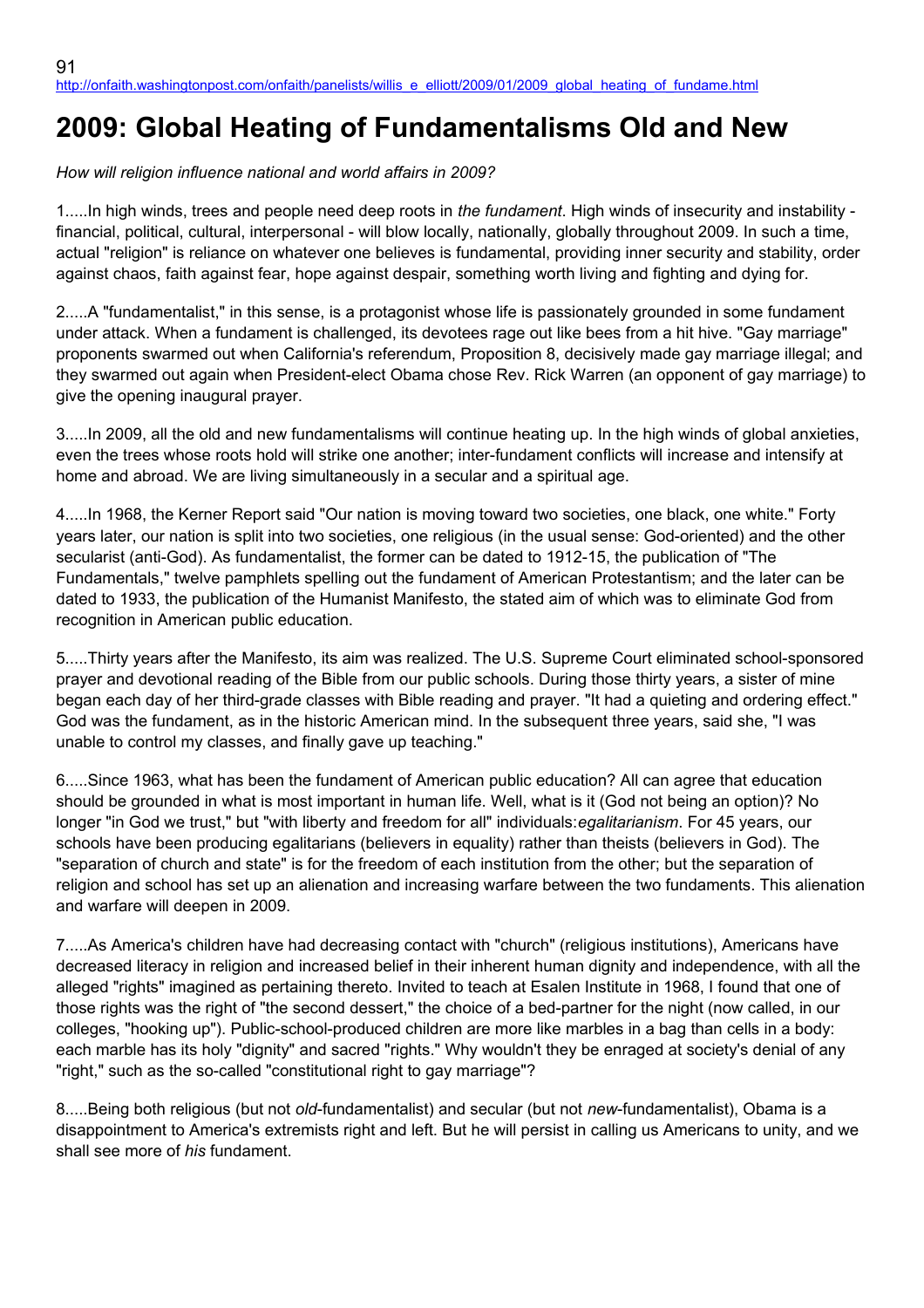⊡ 86 **BY WILLIS E. ELLIOTT | JANUARY 2, 2009; 3:40 AM ETSAVE & SHARE: PREVIOUS: [MORE PRESSURE TO ALLOW ASSISTED SUICIDE](http://onfaith.washingtonpost.com/onfaith/panelists/julia_neuberger/2009/01/first_there_will_be_increasing.html) | NEXT[:DESTROYING THE WORLD TO SAVE IT: THE AWFUL](http://onfaith.washingtonpost.com/onfaith/panelists/susan_brooks_thistlethwaite/2009/01/destroying_the_world_to_save_i.html)  [TRUTH ABOUT RELIGION IN 2009](http://onfaith.washingtonpost.com/onfaith/panelists/susan_brooks_thistlethwaite/2009/01/destroying_the_world_to_save_i.html)**

## **Comments**

**Please report offensive comments below.**

Bios :

If reading from the bible at the start of school settles the kids down, and I know it will, then I am all for it.

It may have been that teachers only tool to do it, but it is a very good one.

If you have the bible at your side and you know how to use it, then you have the best possible tool for teaching.

Mark Always seek truth. Don't have a bible? Go to **[http://www.lds.org](http://www.lds.org/)**

**POSTED BY: VOLKMARE | JANUARY 6, 2009 2:30 PM [REPORT OFFENSIVE COMMENT](mailto:blogs@washingtonpost.com?subject=On%20Faith%20Panelists%20Blog%20%20%7C%20%20volkmare%20%20%7C%20%202009:%20Global%20Heating%20of%20Fundamentalisms%20Old%20and%20New%20%20%7C%20%204581069&body=%0D%0D%0D%0D%0D================%0D?__mode=view%26_type=comment%26id=4581069%26blog_id=618)**

Gotta say, though, the prospect of a President not beholden to the sumbest conceits of the Religious Right coming into office, just makes me chill out nicely and look at my tenure here at OnFaith as... "Wow.... This was so irrelevant."

MMA Paganplace! Good to see you back. :)

Definitely agree there. I've also often felt that my time here has been irrelevant.. but then I stop and think of some of those folks who don't realize that there really \*is\* another path between the scientistic dualists and christian fundies. (and in the case of CCNOTL the sociopathy of one who swings back and forth from one to the other depending on how it suits him and prevents him from actually having to take a stand on.. well.. anything.)

**POSTED BY: MOKEY2 | JANUARY 5, 2009 7:39 PM [REPORT OFFENSIVE COMMENT](mailto:blogs@washingtonpost.com?subject=On%20Faith%20Panelists%20Blog%20%20%7C%20%20mokey2%20%20%7C%20%202009:%20Global%20Heating%20of%20Fundamentalisms%20Old%20and%20New%20%20%7C%20%204580643&body=%0D%0D%0D%0D%0D================%0D?__mode=view%26_type=comment%26id=4580643%26blog_id=618)**

Gotta say, though, the prospect of a President not beholden to the sumbest conceits of the Religious Right coming into office, just makes me chill out nicely and look at my tenure here at OnFaith as... "Wow.... This was so irrelevant." \*Pause.\* "And blessed be \*for it.\*"

Mind if my sweetie and I go live, now, Reverend?

If, perchance, you should meet us, \*then\* you might presume to judge whether or not we love each other, and then we can tell you to stuff your opinions about it in \*person\* like America, and, if I'm not much mistaken, any part of your religion that doesn't say 'Judge not, lest ye be judged, unless you want empire' ...say we're all supposed to.

How bout it, Reverend?

**POSTED BY: PAGANPLACE | JANUARY 5, 2009 7:23 PM [REPORT OFFENSIVE COMMENT](mailto:blogs@washingtonpost.com?subject=On%20Faith%20Panelists%20Blog%20%20%7C%20%20Paganplace%20%20%7C%20%202009:%20Global%20Heating%20of%20Fundamentalisms%20Old%20and%20New%20%20%7C%20%204580618&body=%0D%0D%0D%0D%0D================%0D?__mode=view%26_type=comment%26id=4580618%26blog_id=618)**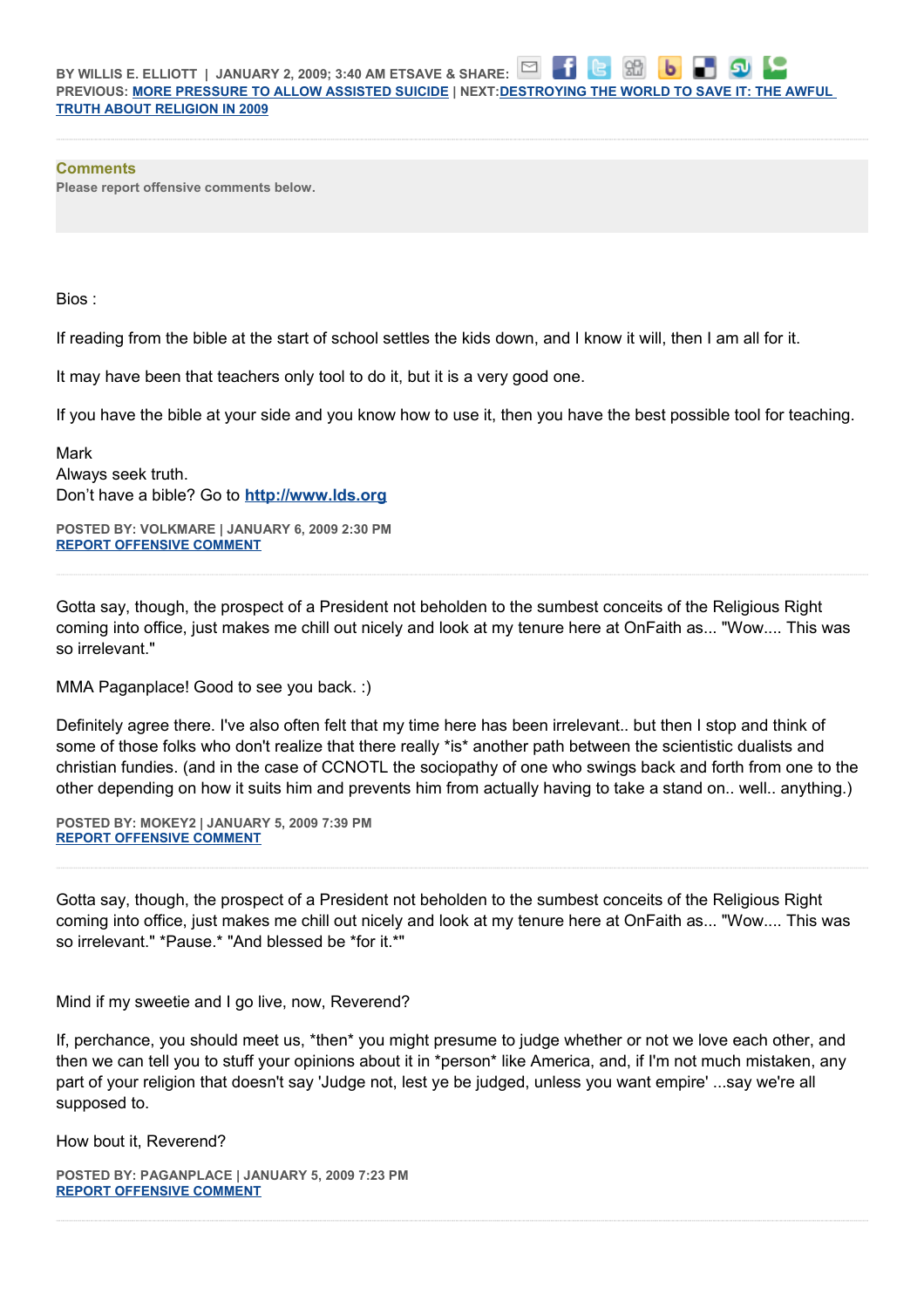Just because someone doesn't fit the neochristian mold of "religious (in the usual sense: God-oriented)" doesn't make them a "secularist (anti-God" This is a typical Jesus Freak opinion of thing either having to be "black or white"

**POSTED BY: COLORADODOG | JANUARY 5, 2009 3:17 PM [REPORT OFFENSIVE COMMENT](mailto:blogs@washingtonpost.com?subject=On%20Faith%20Panelists%20Blog%20%20%7C%20%20coloradodog%20%20%7C%20%202009:%20Global%20Heating%20of%20Fundamentalisms%20Old%20and%20New%20%20%7C%20%204580501&body=%0D%0D%0D%0D%0D================%0D?__mode=view%26_type=comment%26id=4580501%26blog_id=618)**

I can't help but wonder if, especially with all the talk about winds, what yer 'fundament' has historically been slang for:

"7.....As America's children have had decreasing contact with "church" (religious institutions), Americans have decreased literacy in religion and increased belief in their inherent human dignity and independence, with all the alleged "rights" imagined as pertaining thereto. Invited to teach at Esalen Institute in 1968, I found that one of those rights was the right of "the second dessert," the choice of a bed-partner for the night (now called, in our colleges, "hooking up"). Public-school-produced children are more like marbles in a bag than cells in a body: each marble has its holy "dignity" and sacred "rights." Why wouldn't they be enraged at society's denial of any "right," such as the so-called "constitutional right to gay marriage"?"

This, frankly, is why the \*churches\* are responsible for the denigration of people, straight and gay, over sexuality. Why they and our ignorance are responsible in large measure for the \*profanation\* of sex and marriage by claiming all sexuality \*is\* is sin or virtue based on what a priest says is a sinful or virtuous mechanical action.

If you insist it's 'fundamental' that only sex in certain ways with an imaginary priest or minister on your shoulder is 'sacred,' well, it's no wonder if both sex and religion get \*treated\* accordingly.

This is not 1968. In 1968 it was completely acceptable, even a 'defense of values' for people to rape someone like me in order to 'prove' how 'fundamental' heterosexuality was.

Only took till 1969 for the 'free love' you love to hate to grow up a bit, Reverend. For people to stop believing \*you\* when you claim people aren't human without \*you\* controlling their sex.

Ignorance in these matters \*yields\* to the truth.

Not without a fight, of course, but it can't stand.

\*Yes\* I have a Constitutional right to be married. Earned in blood and history and simple human affection and commitment standing against \*all\* your bullies and assaults on and through laws that are \*mine, too,\* Reverend. As much as yours. \*More\* than yours. Because the 'right' you claim to have to hurt me with your God and my own government \*does not exist\* in America.

You have the right to \*equal\* protection. Not to use religion to claim more rights over others than anyone has.

This is the \*foundation\* of this nation you want to claim for your own elect few. Claim is yours to dole out if certain priests and ministers of certain political wings of certain religions say so.

**POSTED BY: PAGANPLACE | JANUARY 5, 2009 12:17 PM [REPORT OFFENSIVE COMMENT](mailto:blogs@washingtonpost.com?subject=On%20Faith%20Panelists%20Blog%20%20%7C%20%20Paganplace%20%20%7C%20%202009:%20Global%20Heating%20of%20Fundamentalisms%20Old%20and%20New%20%20%7C%20%204580468&body=%0D%0D%0D%0D%0D================%0D?__mode=view%26_type=comment%26id=4580468%26blog_id=618)**

As one who does not give in the insecurity that drives others to seek solace from the world in imaginary companions, I am an agnostic. I do not believe in some supernatural person, but do not know for sure.

All I ask for is to be left alone, not told by some 18-year-old kid who never birthed a baby, never went to war, never held the hands of dying friends, never sweated out the serious illness of a child, that he knows more about the BIG things than I do, as he stands in my doorway. I am sick of those who would impose on the rest of us their own hangups about who can marry whom. IT"S NONE OF YOUR HATEFUL BUSINESS!